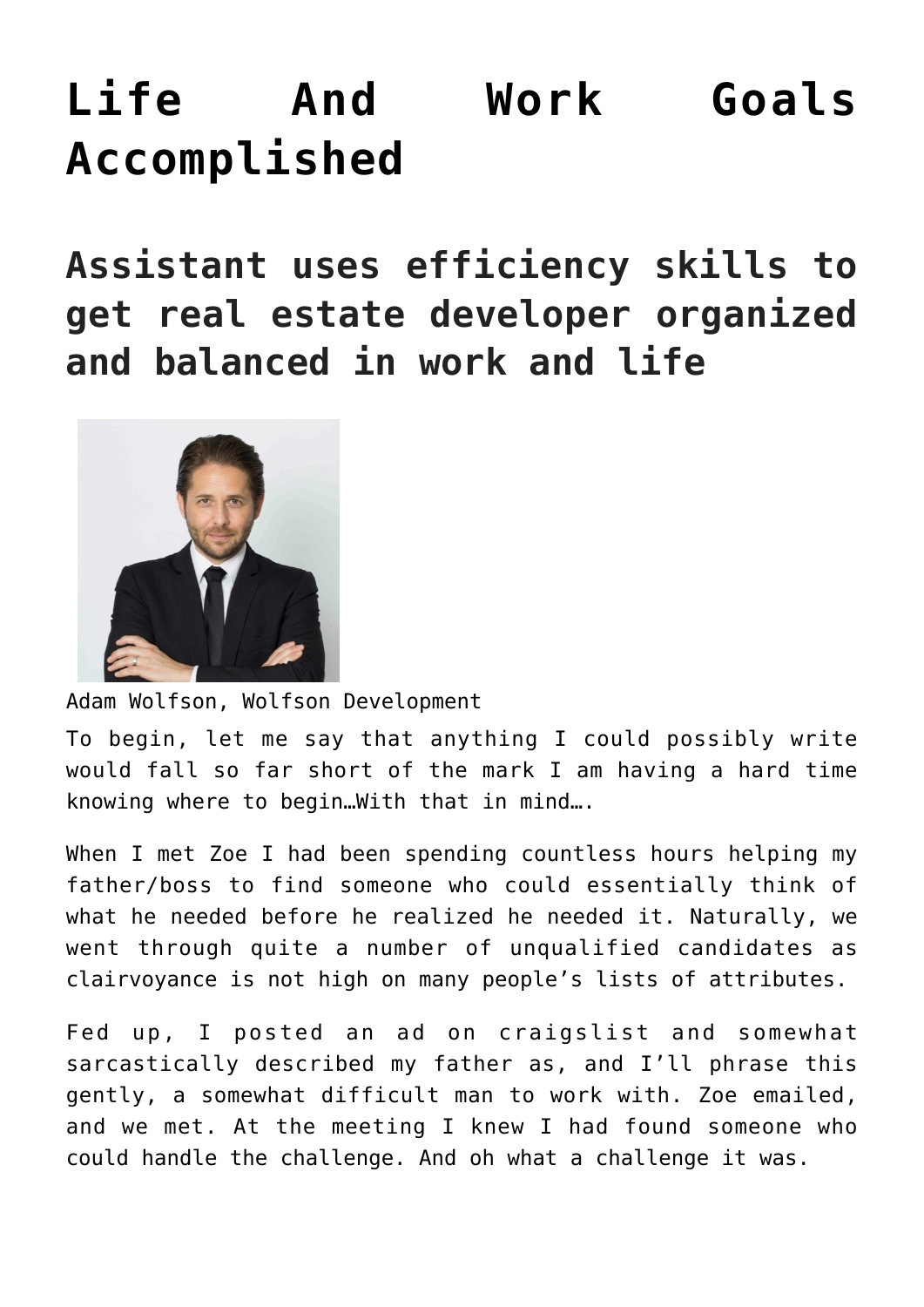

Zoe had to come in and not just take over systems, but rather reinvent them. Each time someone in her position would leave someone new would come in and make more of a mess than before. Zoe literally seemed to come in and go back to the beginning of every file, every phone call, every email, every everything and reorganize it from the beginning. And she did it effortlessly.

Eventually the office worked. It worked very well. My father functioned more efficiently as a professional from Zoe's work. He also functioned more easily in his personal life as [Zoe](https://business.google.com/u/1/jobs/l/15417541293799190285) [took over the management of his bills, the day to day running](https://business.google.com/u/1/jobs/l/15417541293799190285) [of the things that simply took too much of his time](https://business.google.com/u/1/jobs/l/15417541293799190285) but were necessary. She truly freed him to do more both as a businessman and a man.

The best thing about Zoe though was not that she was clairvoyant, not that she was organized, not that she was razor sharp intelligent…All of these things were clearly of benefit but Zoe brings more to the table than simply being insanely good at what she does; she's also a great person to be around. Humor, wit, discretion, social intelligence…really a complete package and really just a wonderful person to see everyday.

In closing, like I said above, it's difficult to do justice by